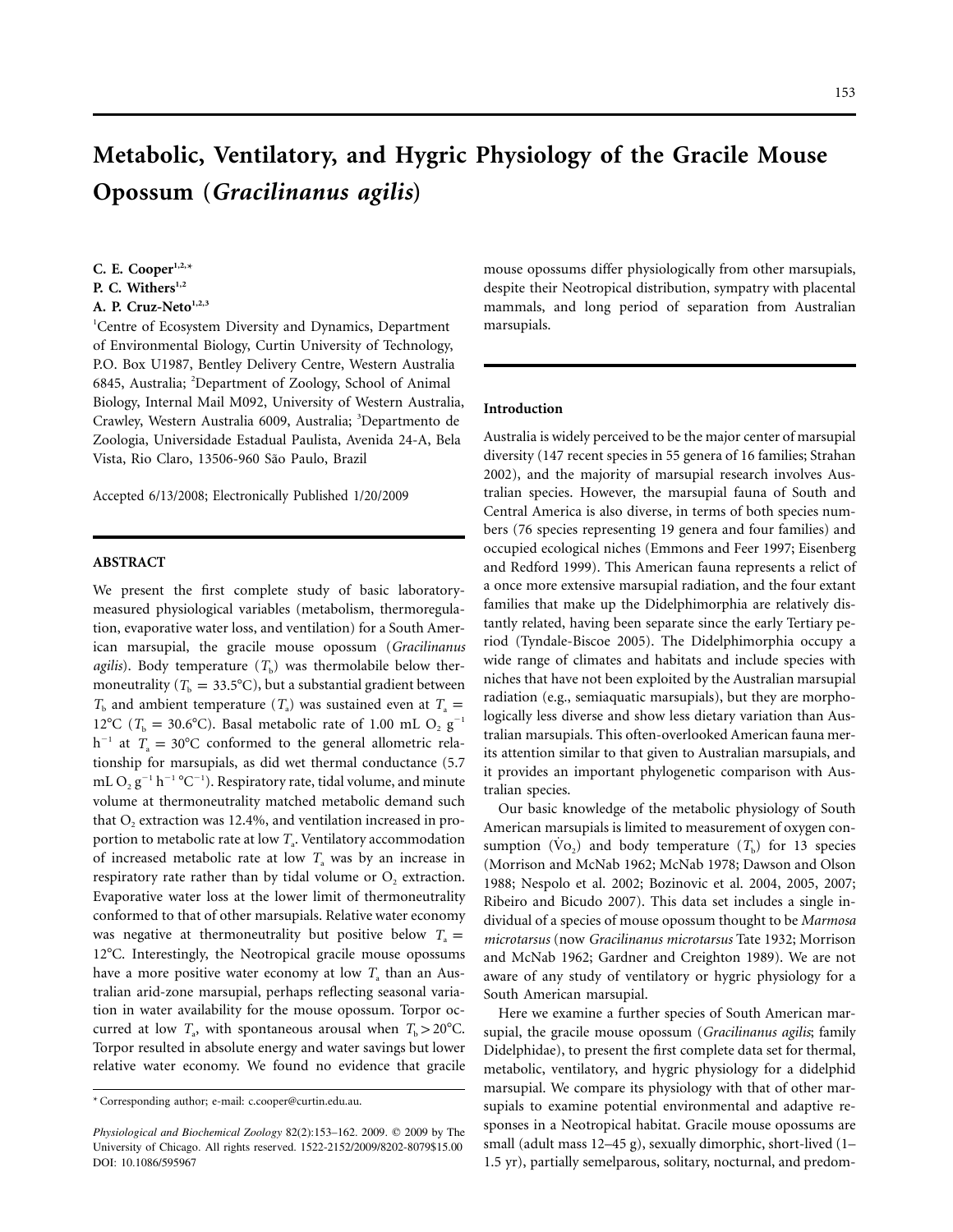inantly arboreal marsupials that inhabit the Cerrado biome in southeastern and southern Brazil (Eisenberg and Redford 1999; Costa et al. 2003; Martins et al. 2006*a*, 2006*b*; Rossi et al. 2006). Extensive studies of this species indicated a predominantly insectivorous diet, with some fruit. (Martins and Bonato 2004; Martins et al. 2006*c*, 2006*d*).

## **Material and Methods**

Nine adult nonreproductive gracile mouse opossums (seven males and two females) were trapped at the Clube Náutico Araraquara (21°43'S, 48°01'W). The area is *cerradão*, a physiognomy of the cerrado biome characterized by a dense forest with tall trees and closed canopy, with marked seasonal variation in temperature and rainfall (see Martins et al. 2006*a* for a complete description of the study area). We consider that the species of mouse opossum studied here is *Gracilinanus agilis* based on the description, distribution, and habitat of this species (Tate 1933; Gardner and Creighton 1989; Costa et al. 2003; L. Costa, Universidade Federal do Espirito Santo, personal communication).

Gracile mouse opossums were captured in Sherman cage traps placed on tree branches 150–180 cm above ground level and baited with peanut butter and rolled oats, cat biscuits, and cod liver oil. Mouse opossums were returned to Universidade Estadual Paulista (UNESP), Rio Claro, and housed in individual wooden cages in an animal room maintained at approximately 23°C with a 12L : 12D cycle. Opossums were provided with ad lib. food (tinned cat food, dry cat biscuits, mango, pawpaw, and banana) and water. Experiments commenced within 2 wk of capture, over the period of December–February 2006/2007.

Standard flow-through respirometry was used to measure rates of  $\mathrm{Vo}_2$ , carbon dioxide production ( $\mathrm{Vco}_2$ ), and evaporative water loss (EWL) at ambient temperatures  $(T_a^s)$  of  $12^\circ$ , 20°, 28°, 30°, and 32°C. We used three separate metabolic systems. Two systems consisted of an Aalborg mass flow controller (GFC17) that regulated compressed air at flow rates of 500 to 1,000 mL min<sup>-1</sup> (depending on  $T_a$ ). Air then passed through a 360-mL metabolic chamber that was in an Electrolab 122FC temperature control cabinet before passing through a Vaisala HMP 45A temperature and humidity probe. Calculated 99% equilibrium times were 1.7–3.3 min (calculated after Lasiewski et al. 1966). A manifold was placed after the humidity probe, and 100 mL min<sup>-1</sup> of excurrent air was subsampled to measure  $CO<sub>2</sub>$  and  $O<sub>2</sub>$  levels (after air was dried with Drierite), using a Sable Systems Foxbox. The Vaisala temperature and humidity outputs were connected to the analog inputs of the Foxbox. The third system consisted of a Sable Systems two-channel mass flow controller (V 1.1), relative humidity (RH) meter (100 RH/ Dewpoint meter), TC-1000 thermometer, CA-2A  $CO<sub>2</sub>$  analyzer, FC-1B  $O_2$  analyzer, and PP-2 dual subsampling pump (V 1.0). Flowmeters were calibrated using a bubble flowmeter,  $O<sub>2</sub>$  analyzers were calibrated to room air  $(20.95\% \text{ O}_2)$ , and CO<sub>2</sub> analyzers were calibrated using a Cameron Instruments mass-flow gas mixer (model GF3/MP) at concentrations of 0.5%, 1.0%, and 1.5%  $CO<sub>2</sub>$  in a N<sub>2</sub>/O<sub>2</sub> mix. The calibration of the RH probes

was confirmed using two points, 1% RH (dried with Drierite to 0.005 mg L<sup>-1</sup>; http://www.drierite.com/default.cfm?goto  $-page = page4a.cfm$ ) and 100% RH (saturated; generated by breathing on the probe).

The two Foxboxes were each connected via an RS232 interface to a laptop PC, and the voltage outputs for  $O_2$ ,  $CO_2$ , RH, and  $T_a$  were recorded every 10 s with a custom-written Visual Basic (ver. 6) data acquisition program (P. Withers). The analyzers for the third system were interfaced to a PC using a Sable Systems UI2 analog-to-digital converter, and the output was recorded every 10 s with the same data acquisition program.

Ventilatory data were measured using the metabolic chamber as a whole-body plethysmograph (Malan 1973; Withers 1977; Dawson et al. 2000; Larcombe 2002; Cooper and Withers 2004*b*). Pressure changes due to the warming and humidifying of inspired air were detected with a custom-made pressure transducer (Motorola MPX2010 sensor; Physiology Department, University of Western Australia; systems 1 and 2) or a Sable Systems PT-100B pressure transducer (system 3). Analog voltage outputs from the pressure transducers were converted to digital signals using a Pico Technology ADC 11 data logger and were recorded on a PC every 15 ms for approximately 30 s using PicoScope. Between two and six sets of ventilatory data were obtained for an individual opossum at each  $T_a$ , so a single mean was calculated for each ventilatory variable for each opossum at each  $T_a$ . The plethysmography system was calibrated after Szewczak and Powell (2003).

Gracile mouse opossums were fasted for 24 h before the commencement of experiments. They were measured in the metabolic systems for no less than 8 h at each  $T_a$ , during their inactive phase (day), until  $Vo_2$ ,  $Vco_2$ , and EWL had become stable and minimal. We calculated  $\overline{Vo}_2$ ,  $\overline{Vco}_2$ , and EWL at each *T*<sup>a</sup> from the average of each variable over the 20-min period where they were stable and minimal. Calculations were after Withers (2000) and were accomplished using a custom written Visual Basic data analysis program (P. Withers). Respiratory exchange ratio (RER) and evaporative quotient (EQ) were calculated as  $\text{Vco}_2/\text{Vo}_2$  and EWL/V<sub>O2</sub>, respectively. Wet ( $C_{\text{wet}}$ ) and dry ( $C_{\text{dry}}$ ) thermal conductance (J  $g^{-1}h^{-1}$  °C<sup>-1</sup>) were calculated as  $MR/(T_b - T_a)$  and  $(MHP - EHL)/(T_b - T_a)$ , respectively, where MR is metabolic rate, MHP is metabolic heat production, and EHL is evaporative heat loss, and where EWL was converted to EHL using 2.4 J mg<sup>-1</sup> H<sub>2</sub>O (Withers 1992) and MR was converted to MHP using the oxycalorific coefficient at the measured RER for that experiment (interpolated from table 4.2 in Withers 1992; e.g., 19.5 J mL<sup>-1</sup> O<sub>2</sub> at RER = 0.7 to 21.4 J mL<sup>-1</sup>  $O_2$  at RER = 1.0). Metabolic water production (MWP; mL g<sup>-1</sup>)  $h^{-1}$ ) was also calculated using the measured RER for that experiment after Withers (1992). Relative water economy (RWE) was calculated as MWP/EWL. The CO<sub>2</sub> analyzer of one Foxbox (system 2) was not functional; therefore, for nine (of 32) experiments, the Vo<sub>2</sub> and EWL were calculated after Koteja (1996), assuming an RER of 0.85. An RER of 0.85 was also assumed when converting MR to joules and calculating MWP for these nine experiments.

Ventilatory measurements were made at the end of each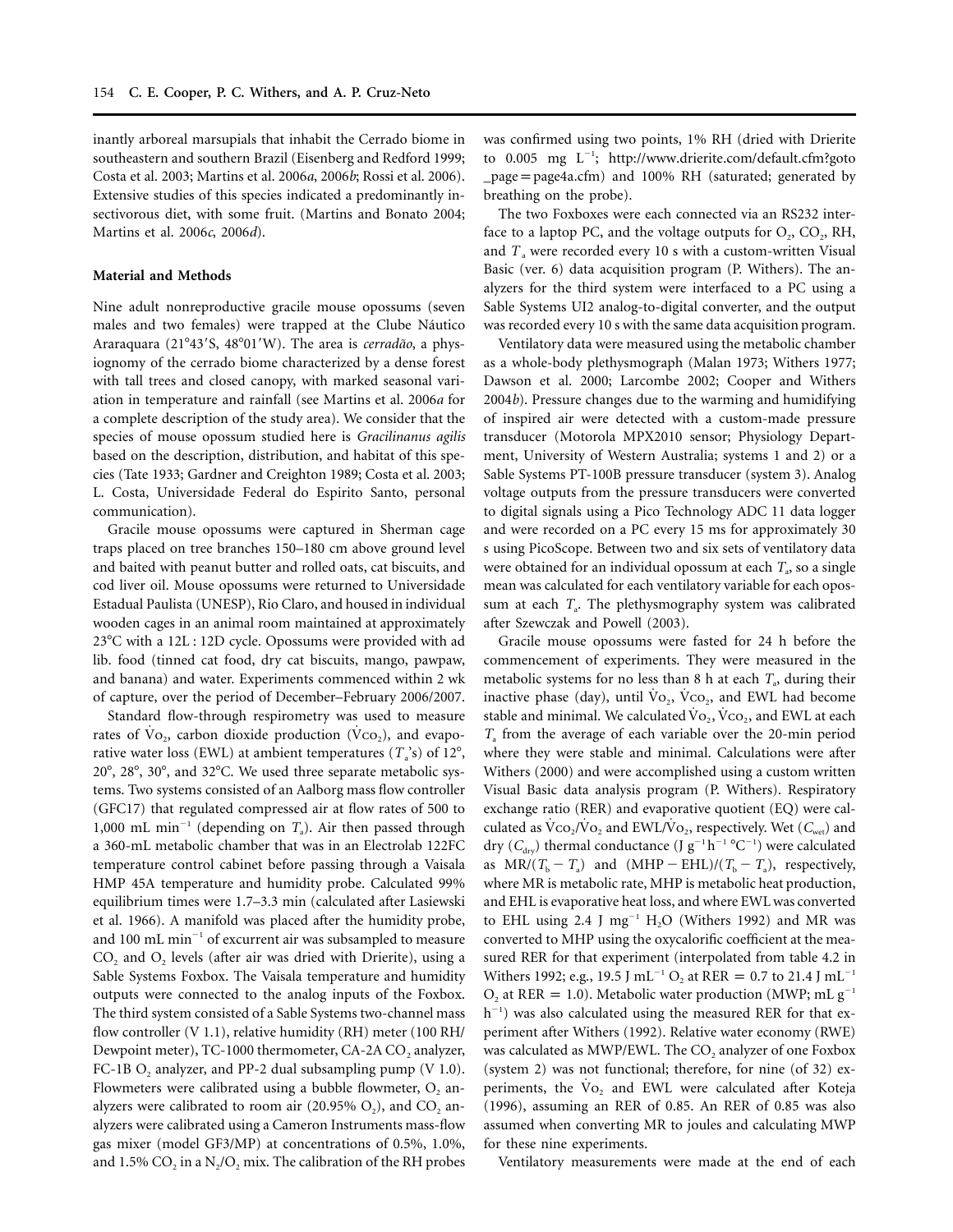experiment, after which the mouse opossum was immediately removed from the chamber, and its  $T<sub>b</sub>$  was measured using a plastic-tipped thermocouple (connected to a Radio Spares 611– 234 thermocouple meter) inserted ∼1 cm into the cloaca. Ventilatory variables (respiratory frequency,  $f_{\rm R}$ ; tidal volume,  $V_{\rm T}$ ; minute volume, V<sub>1</sub>, and oxygen extraction,  $EO_{2}$ ) were calculated after Malan (1973) and Cooper and Withers (2004*b*). We used the technique of Szewczak and Powell (2003) to mathematically convert our open plethysmograph system to a closed system to account for variation in the time course of calibration injections and breathing pressure pulses. A custom-written Visual Basic data analysis program (P. Withers and C. Cooper) was used for ventilatory calculations. Values of *E*O<sub>2</sub> were calculated using the Vo, at the time of ventilatory measurements. Values of  $T<sub>b</sub>$  were obtained for some torpid animals (for which it was certain that they had attained a steady and minimal torpor  $\text{Vo}_2$  and EWL;  $n = 4$  of 6 at  $T_a = 11.5^{\circ}$ C, and  $n = 3$  of 5 at  $T_a = 20^{\circ}$ C) by removing the animals from the chamber, measuring their  $T<sub>b</sub>$ , and then returning them to the chamber to allow them to arouse.

All values are presented as mean  $\pm$  SE, where  $n =$ number of individuals. Ventilatory values are presented at body temperature and pressure saturated conditions, although standard temperature and pressure dry conditions were used to calculate  $EO_2$ . Effects of  $T_a$  and torpor on physiological variables were examined with ANOVA with linear a priori contrasts and Student-Newman-Keuls (SNK) post hoc tests. Statistical analyses were conducted using SPSS (student ver. 11.0) and statistiXL (ver. 1.6). The experimental procedures were approved by the UNESP ethics committee (056/06- CEA).

## **Results**

Body mass for the seven male gracile mouse opossums was 29.1 g (range 12–43.6 g) and for the two females was 19.6 g (range 12–26 g). Mean  $T<sub>b</sub>$  of normothermic mouse opossums ranged from  $30.6^{\circ} \pm 1.50^{\circ}$ C at  $T_a = 12.1^{\circ}$ C  $(n = 8)$  to  $34.4^{\circ} \pm 1.50^{\circ}$ C  $0.44^{\circ}$ C at  $T_a = 32.1^{\circ}$ C ( $n = 9$ ; Fig. 1*A*). There was a significant effect of  $T_a$  on  $T_b$  (linear contrast  $P = 0.001$ ), with  $T_b$  at 11.5<sup>o</sup>C significantly different from that at  $32.1^{\circ}$ C (SNK  $P = 0.021$ ). Gracile mouse opossums entered torpor at  $12^{\circ}$  ( $n = 6$ ) and 20<sup>o</sup>C ( $n = 5$ ), with  $T<sub>b</sub>$  significantly lower than for normothermic opossums at these values of  $T_a$  ( $F_{1,17} = 49.6$ ,  $P < 0.001$ ). The lowest  $T<sub>b</sub>$  we measured was 14.6°C at  $T<sub>a</sub> = 12$ °C. Two mouse opossums with  $T<sub>b</sub> < 20^{\circ}$ C did not spontaneously arouse from torpor, even after disturbance, although they did return to a normothermic  $T<sub>b</sub>$  when allowed to rewarm at room temperature. Mouse opossums did, however, always spontaneously arouse at  $T_b > 20^{\circ}C$ .

There was a significant effect of  $T_a$  on  $\mathrm{Vo}_2$  (linear contrast  $P < 0.001$ ; Fig. 1*B*) for normothermic gracile mouse opossums, with MR at 12°C (2.28  $\pm$  0.214 mL O<sub>2</sub> g<sup>-1</sup> h<sup>-</sup>1) being higher (SNK  $P < 0.001$ ) than that at 20°C (2.17  $\pm$  0.108 mL O<sub>2</sub> g<sup>-1</sup> h<sup>-1</sup>). Values of MR at 12° and 20°C were also higher (SNK  $P < 0.001$ ) than at  $T_a$ 's of 28° (1.12 ± 0.098 mL O<sub>2</sub> g<sup>-1</sup> h<sup>-1</sup>),



Figure 1. Body temperature (*A*), metabolic rate (*B*), evaporative water loss (*C*), and wet (*circles*) and dry (*triangles*) thermal conductance (*D*) of gracile mouse opossums at various ambient temperatures. Values are mean  $\pm$  SE. For normothermic animals (*solid symbols*),  $n = 6$  at each  $T_a$ , except 20°C, where  $n = 8$ . For torpid animals (*open symbols*),  $n = 6$  at  $T_a = 11.5^{\circ}$ C, and  $n = 5$  at  $T_a = 20^{\circ}$ C.

30° (1.00  $\pm$  0.051 mL O<sub>2</sub> g<sup>-1</sup> h<sup>-1</sup>), and 32°C (0.98  $\pm$  0.068 mL  $O_2$  g<sup>-1</sup> h<sup>-1</sup>). We consider the mean  $\rm{Vo}_2$  at 30°C of 1.00  $\pm$ 0.051 mL O<sub>2</sub> g<sup>-1</sup> h<sup>-1</sup> to be basal MR (BMR; mean mass =  $31.4 \pm 2.64$  g; range = 26.1–43.6 g; all adult individuals). Data for  $VCO<sub>2</sub>$  essentially mirrored those for  $Vo<sub>2</sub>$  and are not presented separately here. RER was not influenced by  $T_a$  (linear contrast  $P = 0.181$ , with the mean RER for all animals over all experiments being  $0.87 \pm 0.081$ . During torpor, Vo<sub>2</sub> was significantly lower ( $F_{1,21} = 103$ ,  $P < 0.001$ ; Fig. 1*B*) than in normothermic opossums, being  $1.00 \pm 0.272$  and  $0.30 \pm 0.035$  mL  $O_2$   $g^{-1}$   $h^{-1}$  at  $T_a = 12^{\circ}$  and 20°C, respectively, or 35% and 14% of the respective normothermic  $\dot{V}o_2$  values.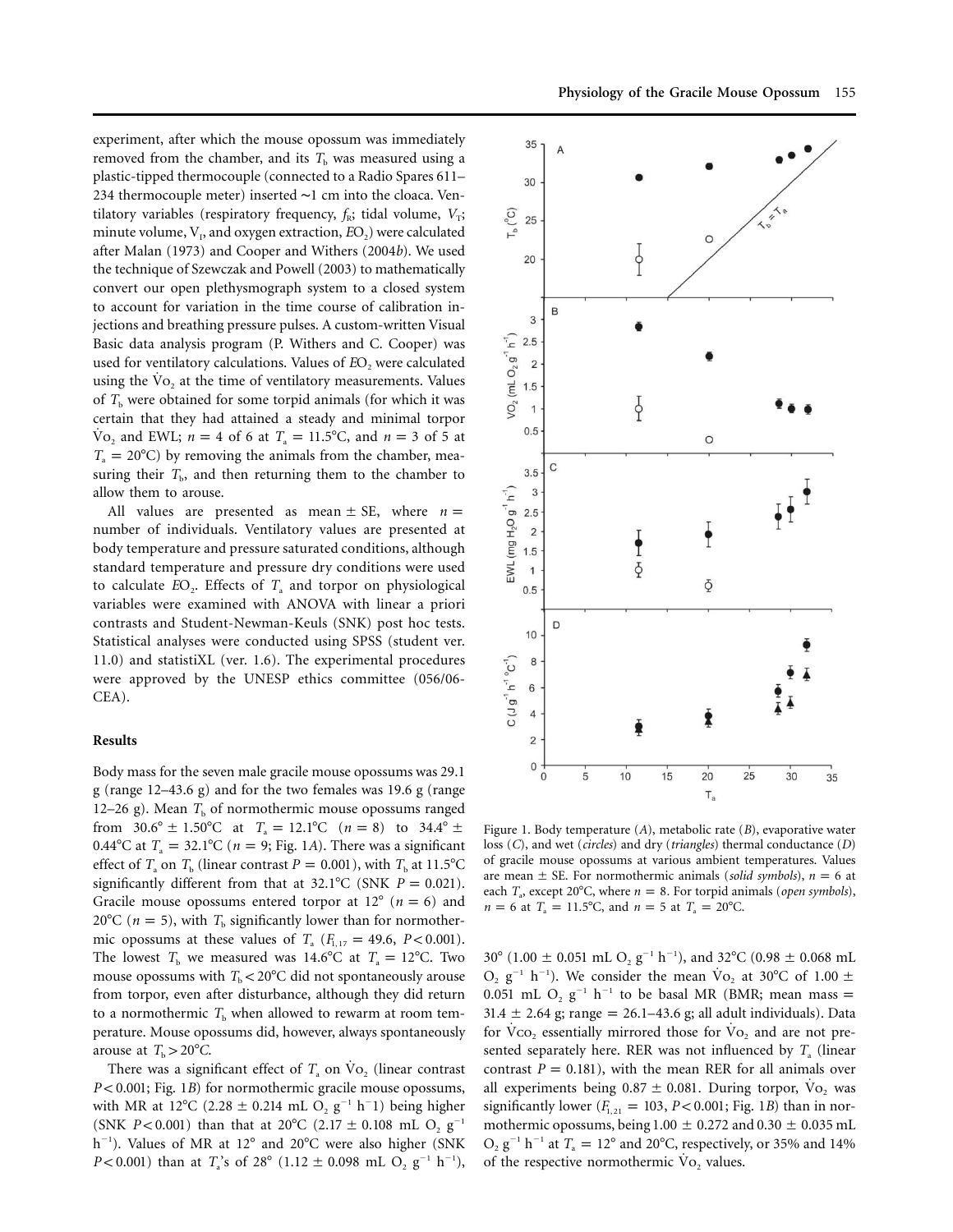

Figure 2. Relative water economy (RWE) of gracile mouse opossums calculated as metabolic water production (MWP)/evaporative water loss (EWL) at various ambient temperatures  $(T_a)$ 's). Values are mean  $\pm$  SE. For normothermic animals (*solid symbols*),  $n = 6$  at each  $T_a$ , except 20°C, where  $n = 8$ . For torpid animals (*open symbols*),  $n = 6$  at  $T_a = 11.5^{\circ}$ C, and  $n = 5$  at  $T_a = 20^{\circ}$ C.

There was a significant influence of  $T_a$  on both  $C_{wet}$  and  $C_{dry}$ for gracile mouse opossums (Fig. 1*D*). Both measures of conductance increased with  $T_a$  from  $3.00 \pm 0.178$  ( $C<sub>wet</sub>$ ) and  $2.78 \pm 0.161$  J g<sup>-1</sup> h<sup>-1</sup> °C<sup>-1</sup> (*C*<sub>dry</sub>) at 12°C to 9.86  $\pm$  1.492 (*C*<sub>wet</sub>) and 6.17  $\pm$  0.934 J g<sup>-1</sup> h<sup>-1</sup> °C<sup>-1</sup> (C<sub>dry</sub>) at 32°C (linear contrast  $P$ < 0.001 for both  $C_{\text{wet}}$  and  $C_{\text{dry}}$ ). We found that  $C_{\text{wet}}$  was significantly higher than  $C_{\text{dry}}$  ( $F_{1, 54} = 12.2$ ,  $P = 0.001$ ), and this difference increased as  $T_a$  (and thus EWL) increased.

EWL increased with  $T_a$  from 12 $\degree$  to 32 $\degree$ C (linear contrast *P* < 0.001; Fig. 1*C*). EWL at  $T_a = 12^{\circ}$ C (1.70  $\pm$  0.083 mg H<sub>2</sub>O  $g^{-1}$  h<sup>-1</sup>) was lower than values at  $T_a = 30^{\circ}$  (2.56  $\pm$  0.218 mg  $H_2O g^{-1} h^{-1}$ ; SNK  $P = 0.030$ ) and 32°C (3.03  $\pm$  0.190 mg H<sub>2</sub>O  $g^{-1}$  h<sup>-1</sup>; SNK *P* = 0.001). EWL at *T*<sub>a</sub> = 20°C (1.93  $\pm$  0.142 mg  $H_2O g^{-1} h^{-1}$  was lower than that at 32°C (SNK  $P = 0.002$ ). There was a significant effect of  $T_a$  on EQ, with EQ increasing with  $T_a$  (linear contrast  $P < 0.001$ ) from 0.61 to 3.13 mg H<sub>2</sub>O  $mL^{-1} O_2$  at 11<sup>°</sup> and 32<sup>°</sup>C, respectively. EQ at  $T_a = 12^{\circ}$  and 20<sup>°</sup>C was significantly lower (SNK  $P < 0.001$ ) than at  $T_a = 28^\circ, 30^\circ$ , and 32°C. EQ at  $T_a = 28$ °C was lower than at  $T_a = 32$ °C (SNK  $P = 0.009$ ). During torpor, EWL was significantly lower than for normothermic mouse opossums  $(F_{1, 19} = 39.7, P < 0.001)$ , being 68% (1.15  $\pm$  0.202 mg H<sub>2</sub>O g<sup>-1</sup> h<sup>-1</sup>) and 31% (1.70  $\pm$ 0.083 mg H<sub>2</sub>O g<sup>-1</sup> h<sup>-1</sup>) of respective normothermic EWL, at  $T_a = 12^\circ$  and 20°C, respectively.

MWP decreased with  $T_a$  from 12 $\degree$  to 32 $\degree$ C (linear contrast  $P$  < 0.001), mirroring the effects of  $T_a$  on  $Vo_2$ . RWE was strongly influenced by  $T_a$  (linear contrast  $P < 0.001$ ; Fig. 2), increasing as  $T_a$  decreased, from  $0.20 \pm 0.034$  at  $T_a = 32^{\circ}$ C to  $1.06 \pm 0.034$ 0.085 at  $T_a = 12$ °C. RWE at  $T_a = 12$ °C was significantly higher than that at all other  $T_a$ 's (SNK  $P < 0.001$ ), and RWE at  $T_{\rm a} = 20^{\circ}$ C (0.74  $\pm$  0.152) was higher than at 28°, 30°, and 32°C ( $P < 0.001$ ). RWE of torpid mouse opossums ( $0.26 \pm 0.035$  at  $T_{\rm a} = 20^{\circ}$ C and 0.65  $\pm$  0.143 at  $T_{\rm a} = 12^{\circ}$ C) was lower than that of normothermic mouse opossums at equivalent  $T_a$  ( $F_{1,19}$  =  $31, P < 0.001$ ).

There was a significant negative relationship between  $T_a$  and  $f_{R}$  for normothermic mouse opossums (linear contrast  $P$  < 0.001; Fig. 3*A*), with  $f<sub>R</sub>$  ranging from 57  $\pm$  11.6 breaths min<sup>-1</sup> at  $T_a = 32^{\circ}$ C to 155  $\pm$  11.6 breaths min<sup>-1</sup> at  $T_a = 12^{\circ}$ C. At  $T_a = 12^{\circ}$ C,  $f_R$  was significantly higher than at all other  $T_a$ 's (SNK  $P < 0.001$ ), while  $f_R$  at  $T_a = 20^{\circ}$ C (101  $\pm$  11.2 breaths min<sup>-1</sup>) was higher than that at  $T_a = 30.3^\circ (59 \pm 10.8 \text{ breaths min}^{-1})$ and 32.1°C. There was no effect of  $T_a$  on  $V_T$  (linear contrast  $P = 0.818$ ; Fig. 3*B*), with the mean  $V<sub>T</sub>$  of all animals at all temperatures being  $0.59 \pm 0.042$  mL. However,  $T_a$  did have a significant effect on  $V_I$  (linear contrast  $P < 0.001$ ; Fig. 3C), with  $V_1$  at  $T_a = 12^{\circ}$  (83  $\pm$  12.8 mL min<sup>-1</sup>) and 20°C (79 mL min<sup>-1</sup>) significantly higher than at  $28^{\circ}$  (33  $\pm$  12.8 mL min<sup>-1</sup>), 30°  $(38 \pm 9.4 \text{ mL min}^{-1})$ , and  $32^{\circ}$ C  $(34 \pm 8.6 \text{ mL min}^{-1})$ . There was no effect of  $T_a$  on  $EO_2$  (linear contrast  $P = 0.966$ ; Fig. 3D), with the mean for all animals and temperatures being 12.4%  $\pm$  0.94%. Ventilation could not be measured reliably for torpid gracile mouse opossums because of their infrequent breaths with very small pressure changes, reflecting their small  $T<sub>b</sub> - T<sub>a</sub>$  difference.



Figure 3. Ventilatory frequency (*A*), tidal volume (*B*), minute volume (*C*), and oxygen extraction (*D*) of gracile mouse opossums at various ambient temperatures. Values are mean  $\pm$  SE. For all animals,  $n =$ 6 at each  $T_a$ , except 30°C, where  $n = 5$ .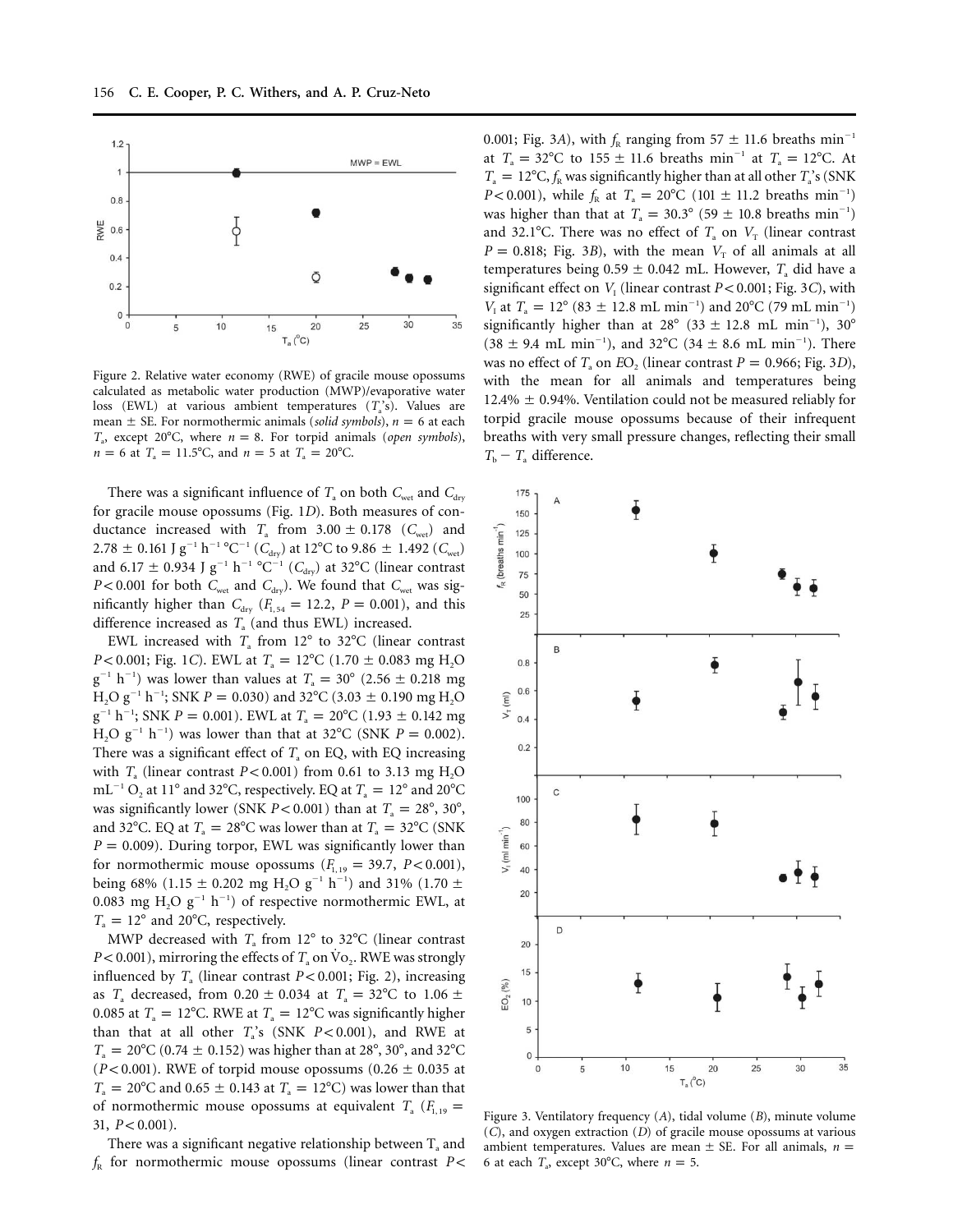#### **Discussion**

The metabolic, hygric, and ventilatory physiology of the gracile mouse opossum is consistent with that of other marsupials. We find no evidence that this Neotropical marsupial species differs physiologically from other marsupials, despite its geographical distribution and sympatric long-term survival with placental mammals. Significant adaptation of physiological variables of marsupials is therefore not essential for survival of marsupials in the Americas.

#### *Thermal and Metabolic Physiology*

The thermoneutral rest phase  $T_b$  ( $T_a = 30^{\circ}$ C) of 33.5  $\pm$ 0.68°C for normothermic gracile mouse opossums is slightly lower than the  $T_\mathrm{b}$  of approximately 34.9 $^\circ$ C for the mouse opossum (presumably *Gracilinanus microtarsus*) measured by Morrison and McNab (1962) at 30°C. Our  $T<sub>b</sub>$  value is 96% of that predicted for a marsupial of equivalent mass (Withers et al. 2006). This  $T<sub>b</sub>$  conforms to the general marsupial allometric relationship, both before and after correction for phylogenetic history, falling within the 95% prediction limits for a further datum (data from and calculations after Voss et al. 2005; Cooper and Withers 2006; Withers et al. 2006). Normothermic mouse opossums are quite thermolabile, with  $T<sub>b</sub>$  decreasing significantly with decreasing  $T_a$ . However, they are able to maintain a substantial  $T_b - T_a$  differential during normothermia, even at  $T_a$ 's as low as 12°C ( $\Delta T = 19.3$ ° ± 1.0°C).

The BMR of adult gracile mouse opossums  $(1.00 \text{ mL O}, g^{-1})$  $h^{-1}$  at  $T_a = 30^{\circ}$ C) is 96% of that predicted for a marsupial of equivalent mass, calculated by least squares regression from  $log<sub>10</sub>$ -transformed data of Withers et al. (2006), using Hayes and Shonkwiler's (2006, 2007) correction for an unbiased antilog transformation for prediction from a log-transformed allometric equation. This correction is necessary because the estimated *y* value from a double log regression is an arithmetic mean of logarithms, which is equivalent to a geometric mean when untransformed to the original scale and thus underestimates the actual predicted *y* value (Hayes and Shonkwiler 2006). The BMR of mouse opossums conforms to this allometric relationship both before and after phylogenetic correction (calculated after Withers et al. 2006), falling well inside the 95% prediction limits for a further datum. We find no evidence for an elevated BMR for this South American marsupial compared with other marsupials, despite McNab's (1978) suggestion that Neotropical South American marsupials have an elevated BMR. The BMR of 1.8 mL  $O_2$   $g^{-1}$  h<sup>-1</sup> for a 13-g *G. microtarsus*, as reported by Morrison and McNab (1962), is appreciably higher than the BMR of 31-g *Gracilinanus agilis*, even after accounting for the mass difference (a 13-g *G. agilis* would have a BMR of 1.24 mL  $O_2$   $g^{-1}$   $h^{-1}$ ; MR is proportional to mass<sup>0.75</sup>). However, they measured two MRs for their animal in thermoneutrality; 1.8 mL  $O_2$  g<sup>-1</sup> h<sup>-1</sup> was reported as BMR and 1.00 mL  $O_2$   $g^{-1}$  h<sup>-1</sup> was suggested as reflecting a state of hypothermia. Our results for *G. agilis* suggest that their value of 1.00 mL  $O_2$   $g^{-1}$  h<sup>-1</sup> was BMR, and the higher

value of 1.8 mL  $O_2$   $g^{-1}$  h<sup>-1</sup> might have been a hypermetabolic state related to activity and elevated  $T<sub>b</sub>$  during experiments. This interpretation is supported by consideration of  $C_{\text{wet}}$  (we can calculate a similar  $C_{\text{wet}}$  for animals from both studies, indicating that the higher MR of *G. microtarsus* is consistent with their similarly elevated  $T<sub>b</sub>$ ).

Gracile mouse opossums are significantly thermolabile in their response to varying  $T_a$ . Nevertheless, they have a substantial thermoregulatory response to decreasing  $T_a$ , although the variation in  $T<sub>b</sub>$  with  $T<sub>a</sub>$  reduces their metabolic response below that expected from their  $C_{\text{wet}}$ , with the slope of the line relating MR and  $T_a$  being only 0.10 mL O<sub>2</sub> g<sup>-1</sup> h<sup>-1</sup> °C<sup>-1</sup>, compared with a calculated thermoneutral  $C_{\text{wet}}$  of 0.36  $\pm$  0.152 mL  $O_2$   $g^{-1}$   $h^{-1}$   $^{\circ}C^{-1}$ . By attenuating their metabolic response to low  $T_a$ , mouse opossums reduce their  $T_b - T_a$  differential, reducing heat loss and lowering  $O<sub>2</sub>$  consumption.

Thermoneutral  $C_{\text{wet}}$  of the gracile mouse opossum is 111% of that predicted from the allometric relationship for marsupials, calculated by least squares regression from  $log_{10}$ -transformed data of Withers et al. (2006), using Hayes and Shonkwiler's (2006, 2007) unbiased antilog transformation. This C<sub>wet</sub> conforms to the general marsupial regression, falling within the 95% prediction limits both before and after phylogenetic correction (analysis after Cooper and Withers 2006; Withers et al. 2006). We find no evidence that gracile mouse opossums have a significantly elevated *C*<sub>wet</sub> compared with other marsupials, despite McNab's (1978) suggestion that Neotropical South American marsupials have a higher *C*<sub>wet</sub> than other marsupials. The  $C_{\text{wet}}$  of 0.36 mL  $O_2$   $g^{-1}$   $h^{-1}$  °C<sup>-1</sup> measured in this study at 30°C is appreciably higher than the 0.25 mL O<sub>2</sub> g<sup>-1</sup> h<sup>-1</sup> °C<sup>-1</sup> value reported for *G. microtarsus* by Morrison and McNab (1962; calculated from the slope of  $\dot{V}$ <sub>2</sub> against  $T_b - T_a$ ). This discrepancy presumably results from differences in calculation techniques and physiological state of the animals. Indeed, if we calculate  $C_{\text{wet}}$  as  $MR/(T_b - T_a)$  for Morrison and McNab's mouse opossum at  $T_a = 30^{\circ}$ C, it is 0.36 mL O<sub>2</sub> g<sup>-1</sup> h<sup>-1</sup>  $^{\circ}$ C<sup>-1</sup>  $( = 1.80/[34.9 - 30])$ , the same as we found for *G. agilis*. This indicates that the higher MR of *G. microtarsus* at thermoneutrality is consistent with their similarly elevated  $T<sub>b</sub>$ .

#### *Ventilation*

Variation of ventilatory parameters of gracile mouse opossums from allometrically predicted values (calculated by least squares regression from log<sub>10</sub>-transformed data) range from 116% of predicted for  $V_T$  to 142% of predicted for  $V_I$  (Nicol and Maskrey 1980; Hallam and Dawson 1993; Chappell and Dawson 1994; Dawson et al. 2000; Larcombe 2002; Cooper and Withers 2004*b*; Larcombe and Withers 2006; Larcombe et al. 2006), using Hayes and Shonkwiler's (2006, 2007) correction. The value of *E*O<sub>2</sub> is 76% of that predicted for a 30.7-g marsupial. All ventilatory parameters conform to the allometric relationships for other marsupials both before and after correction for phylogenetic history (analysis after Cooper and Withers 2006; Withers et al. 2006), falling well within the 95% prediction limits for each relationship.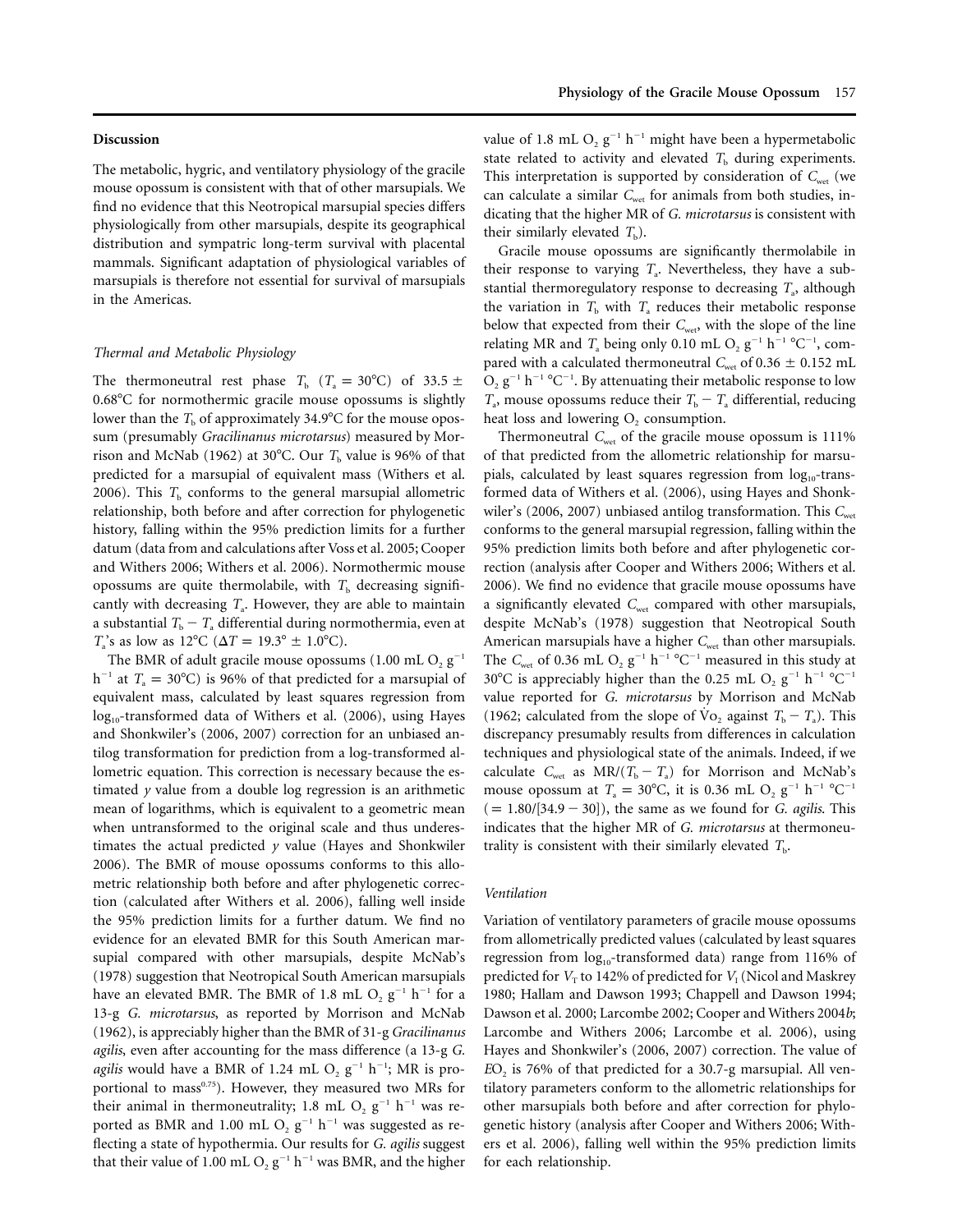Endothermic mammals accommodate their increased demand for  $O_2$  at low  $T_a$  by increasing their  $V_1$ , or their  $EO_2$ , or both. Like most other marsupials, gracile mouse opossums increase  $V_1$  rather than  $EO_2$  when their MR is high at low  $T_a$ . An increase in  $V_1$  is accommodated by an increase in  $f_R$ ,  $V_T$ , or both. The degree by which  $f_R$  and  $V_T$  increase to accommodate a greater  $V<sub>I</sub>$  in marsupials is dependent on body mass, with larger marsupials having a proportionally larger change in  $V<sub>T</sub>$ and smaller marsupials a proportionally larger change in  $f<sub>R</sub>$  at low *T<sub>a</sub>* compared to thermoneutral conditions (Cooper and Withers 2004*b*). The ventilatory response of gracile mouse opossums to low  $T_a$  is typical of small marsupials, with a substantial and statistically significant increase in  $f_R$  at low  $T_a$  and no significant change in  $V<sub>T</sub>$ .

These ventilatory data for a South American marsupial suggest that these animals are similar to Australian marsupials in terms of their ventilatory physiology. Most ventilatory variables in mammals are constrained by the same physical and chemical parameters (e.g., diffusion, convection, thoracic compliance, blood gases), so any differences between taxa are likely to reflect differing metabolic demands rather than intrinsic differences in the functioning of the respiratory system. Therefore, we would expect ventilatory variables of gracile mouse opossums to conform to those of other marsupials, since their metabolic physiology also conforms to that of other marsupial species.

## *Evaporative Water Loss*

The EWL of 2.56  $\pm$  0.218 mg H<sub>2</sub>O g<sup>-1</sup> h<sup>-1</sup> for the gracile mouse opossum at the lower limit of thermoneutrality ( $T_a$  = 30°C) is 79% of that predicted from the allometric equation for marsupials, calculated by least squares regression of  $log_{10}$ transformed data from Withers et al. (2006), using Hayes and Shonkwiler's (2006, 2007) correction. This EWL conforms to the general marsupial regression, falling within the 95% prediction limits both before and after phylogenetic correction (analysis after Cooper and Withers 2006; Withers et al. 2006). Despite the Neotropical distribution of gracile mouse opossums and their diet high in preformed water, we find no indication that they have a high water loss compared with Australian marsupials. If anything, EWL of mouse opossums tends to be low rather than high for marsupials. This is surprising, considering that environmental variables do influence the EWL of marsupials (Withers et al. 2006). The low EWL of gracile mouse opossums may reflect a need to conserve water during the dry season, when free water and food (insects; Martins and Bonato 2004; Martins et al. 2006*b*, 2006*c*) are less available. Therefore, this Neotropical marsupial may be under similar selection pressure for water conservation as a generalized Australian marsupial, for at least the dry part of the year, and therefore an intrinsically lower EWL would be an adaptive advantage.

Unfortunately, methodological differences between studies make comparisons of EWL for marsupials (and other endotherms) difficult (Cooper et al. 2005). Varying RH in the metabolic chamber, long- versus short-term experimental durations, gravimetric versus instantaneous measurement techniques, and a relatively small number of species measured render the EWL data set for marsupials more variable than that for other physiological parameters (e.g., BMR; Withers et al. 2006). Therefore, it is difficult to evaluate unequivocally the relative EWL of the gracile mouse opossum with respect to other marsupial species. Our measurement protocol is also likely to measure lower rates of EWL than the protocols of many of the studies contributing to the current marsupial EWL data set. We use a flow-through thin-film capacitance hygrometer to measure near-instantaneous evaporative water loss, with long measurement durations, ensuring that minimal water loss values, equivalent to BMR for energy use (i.e., the minimum 20-min mean), are obtained. Gravimetric methods must result in higher values than our near-instantaneous technique and potentially include increased EWL due to bouts of activity, grooming, and even urination/defecation. Short measurement durations (i.e., <4 h) in studies that contribute to the marsupial EWL data set probably also overestimate EWL of small marsupials, by ∼45% (Cooper and Withers 2009).

## *Relative Water Economy*

The EQ of opossums at the lower limit of thermoneutrality is very high (2.6  $\pm$  0.27 mg H<sub>2</sub>O mL<sup>-1</sup> O<sub>2</sub>), indicating poor water economy at these high  $T_a$ 's. By comparison, an Australian dasyurid, the stripe-faced dunnart, has a thermoneutral EQ of 1.28 and the North American cactus mouse (*Peromyscus eremicus*) has an EQ of 1.2. Some mammals have thermoneutral EQs <1; laboratory mice and rats have EQs of only 0.85 and 0.94, and desert rodents may have EQs as low as 0.5–0.59 (Hudson 1962).

The RWE of gracile mouse opossums at low T<sub>a</sub> indicates that they may not always have an abundance of water but are adapted to conserve water. The point of relative water economy (PRWE), where MWP balances EWL, occurs at approximately 11.5°C, and the mouse opossums achieve positive water balance at  $T_a < 11.5$ °C. The  $T_a$  at which the PRWE occurs is an index of a species' adaptation to limited water availability and is useful for interspecific comparison (MacMillen and Hinds 1983; MacMillen 1990). Hinds and MacMillen (1986) calculated the PRWE for dasuyrid marsupials to be  $-3.3$ °C and that of granivorous heteromyid rodents to be 14.1°C. Granivorous birds have PRWEs between  $-18.3^{\circ}$  and  $18^{\circ}$ C, with a predicted PRWE for a 30-g granivorous bird about 12.5°C (MacMillen 1990; MacMillen and Baudinette 1993). Thus, the tropical, insectivorous/omnivorous gracile mouse opossum has a PRWE comparable with that of a granivorous desert species. This is somewhat surprising because we may expect a granivorous desert species to have evolved a more efficient water economy. Interestingly, the desert-dwelling stripe-faced dunnart has a substantially lower basal EWL (1.81 mg  $H_2O g^{-1} h^{-1}$ ) and EQ than the gracile mouse opossum but does not attain a positive water economy at  $T_a > 11^{\circ}$ C (Cooper et al. 2005).

For normothermic endotherms, the potential to attain a positive water economy at low  $T_a$  appears to depend mainly on the pattern of change in EWL with decreasing  $T_a$ . For gracile mouse opossums, EWL decreased with decreasing  $T_a$ . Thus an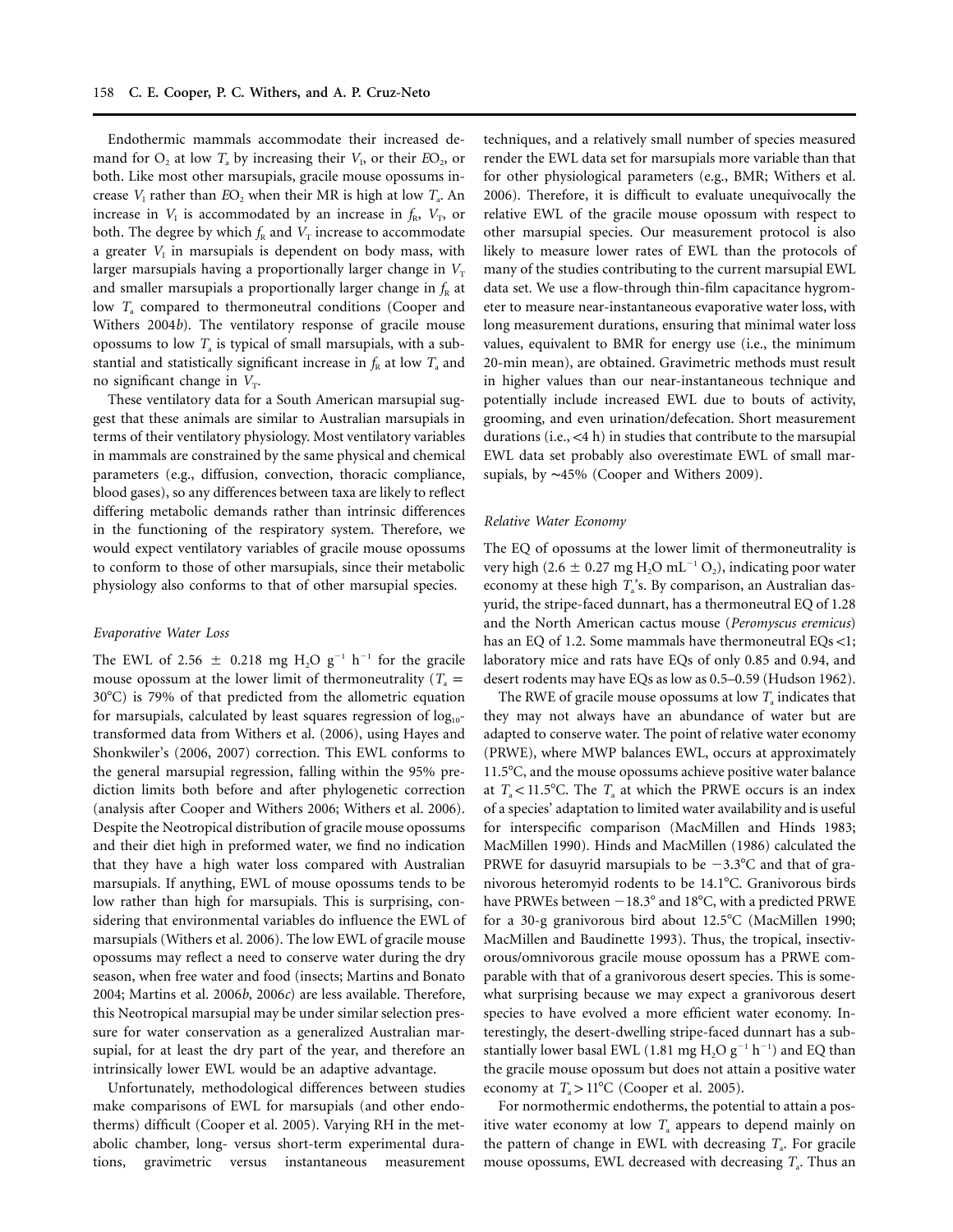increase in MWP (resulting from increased heat production) at low  $T_a$  could balance, and then exceed, EWL. The low EQ for mouse opossums at low  $T_a$  compared with the higher EQ at higher  $T_a$  (Fig. 2) clearly demonstrates this difference. However, EWL remains constant below the lower critical temperature for many dasyurid marsupials (Hinds and MacMillen 1986) and numbats (Cooper and Withers 2002) and even increases for stripe-faced dunnarts (Cooper et al. 2005) and bandicoots (Larcombe and Withers 2006; Larcombe et al. 2006).

Variation in EWL below the thermoneutral zone presumably results from respiratory water loss increasing as a result of increased ventilation (required to accommodate a higher MR at low  $T_a$ ). In some species, this increased ventilatory water loss balances or even exceeds the reduction in cutaneous water loss at lower  $T_a$ , resulting in a counterintuitive increase in (or constancy of) total EWL. Presumably, differences in the relationship of  $V<sub>I</sub>$  and  $T<sub>a</sub>$  between species and the efficiency of countercurrent heat and water exchange by the respiratory system determine the pattern of EWL below thermoneutrality and, therefore, the potential for a species to achieve positive water economy.

Gracile mouse opossums experience high humidity during periods of higher  $T_a$  in the wet season (Martins et al. 2006*b*, 2006*d*), which will reduce EWL in their subtropical environment. They may have a greater need to achieve a more favorable EQ during the cooler but less humid dry season, requiring a large  $T_a$  effect on RWE. Unfortunately, the current paucity of detailed and comparable data on EWL, respiration, and RWE makes it difficult to elucidate ecological correlates and infer the adaptive significance of water economy for marsupials. This is an area that merits further investigation.

# *Torpor*

During torpor in *G. microtarsus*, T<sub>b</sub> drops to as low as 14.6°C, and spontaneous arousal is observed when  $T_b > 20^{\circ}$ C (at  $T_a = 12^{\circ}$  and 20°C), thus confirming the occurrence of true torpor in another South American marsupial species. However, these mouse opossums may lack the thermogenetic capacity to rewarm from low  $T<sub>b</sub>$  at low  $T<sub>a</sub>$ . Morrison and McNab (1962) measured  $T<sub>b</sub>$  values of 27.5°C and calculated  $T<sub>b</sub>$  values of approximately 16°C for *G. microtarsus* when torpid. These minimum defended  $T<sub>b</sub>$  values for mouse opossums are typical of those for Australian dasyurids and most other didelphid marsupials that undergo daily torpor (McNab 1978; Geiser 1994, 2004*b*), although the Chilean mouse opossum (*Thylamys elegans*) has a lower minimum defended  $T<sub>b</sub>$  of  $\lt 5^{\circ}C$  (Bozinovic et al. 2005).

Torpor can substantially reduce energy requirements (e.g., Song and Geiser 1997; Cooper and Withers 2004*a*; Geiser 2004*a*, 2004*b*) and is presumably important for mouse opossums to balance their daily energy budget, even in a tropical environment with relatively high primary productivity. A 14%– 35% reduction in MR at low  $T_a$  is similar to that measured for *G. microtarsus* (Morrison and McNab 1962) and dasyurid marsupials during daily torpor (Geiser 1994, 2004*b*; Cooper et al. 2005). A greater MR reduction, to about 1% of normothermic, is observed for the Chilean mouse opossum at a  $T_a$  of 5°C, since their minimum defended  $T<sub>b</sub>$  during torpor is lower (Bozinovic et al. 2005).

During torpor, absolute EWL is reduced to significantly below normothermic values, with gracile mouse opossums conserving 7–17 mg  $H_2O$  h<sup>-1</sup> compared with normothermic animals, representing decreases of 31%–68% of normothermic EWL. There are data on EWL during torpor for only one other marsupial, the stripe-faced dunnart (Cooper et al. 2005). This small dasyurid marsupial also achieves significant absolute water savings during torpor (50–55 mg  $H_2O$   $h^{-1}$ ). These reductions are greater than those of the mouse opossum, which may reflect a more important role for torpor in water conservation by the stripe-faced dunnart in its arid habitat.

Despite the absolute water savings, torpor does not facilitate relative water savings for either gracile mouse opossums or stripe-faced dunnarts. The RWE of torpid gracile mouse opossums is significantly lower than that of normothermic individuals (Fig. 2), while for stripe-faced dunnarts, torpor did not change their already negative RWE (Cooper et al. 2005). RWE remains the same for normothermic and torpid gerbils (*Gerbillus pusillus*; Buffenstein 1985) and is less favorable for torpid cactus mice (MacMillen 1965). This unfavorable effect of torpor on RWE presumably results from a smaller reduction in EWL with torpor than the corresponding reduction in MR (and thus MWP). The loss of a thermoregulatory metabolic increment, and the consequent decrease in  $T<sub>b</sub>$  and MR by a  $Q<sub>10</sub>$  effect (Withers 1992; Guppy and Withers 1999; Geiser 2004*a*), would substantially reduce MR during torpor even at a moderate  $T_a$ of 20°C, whereas the lesser reduction in EWL presumably reflects a lesser decrease in either or both of the cutaneous and respiratory components of EWL.

#### *Ecological and Adaptive Significance*

Despite 110–130 million yr of separate evolution (Wroe and Archer 2006), the physiological bauplan of the gracile mouse opossum provides no evidence that this South American marsupial differs from other marsupials. Marsupials are physiologically conservative, and there is little adaptive variation apparent in their physiology (McNab 2005; Withers et al. 2006).

Body mass is by far the greatest determinant of physiological variables such as BMR,  $C$ ,  $T<sub>b</sub>$ , EWL, and ventilatory parameters (McNab 2005; Withers et al. 2006), and there is less residual variation in the allometric relationships for these variables in marsupials than in placental mammals and birds. McNab (1978) suggested that Neotropical marsupials have a higher BMR and *C* than Australian marsupials, reflecting climatic and dietary adaptation. However, our standard physiological data set for the Brazilian gracile mouse opossum provides no evidence that this species differs significantly in terms of any of the physiological variables from other marsupials. There are correlates of physiological variables with environmental factors such as climate and food habits for marsupials, but although highly significant, they explain very little of the overall variation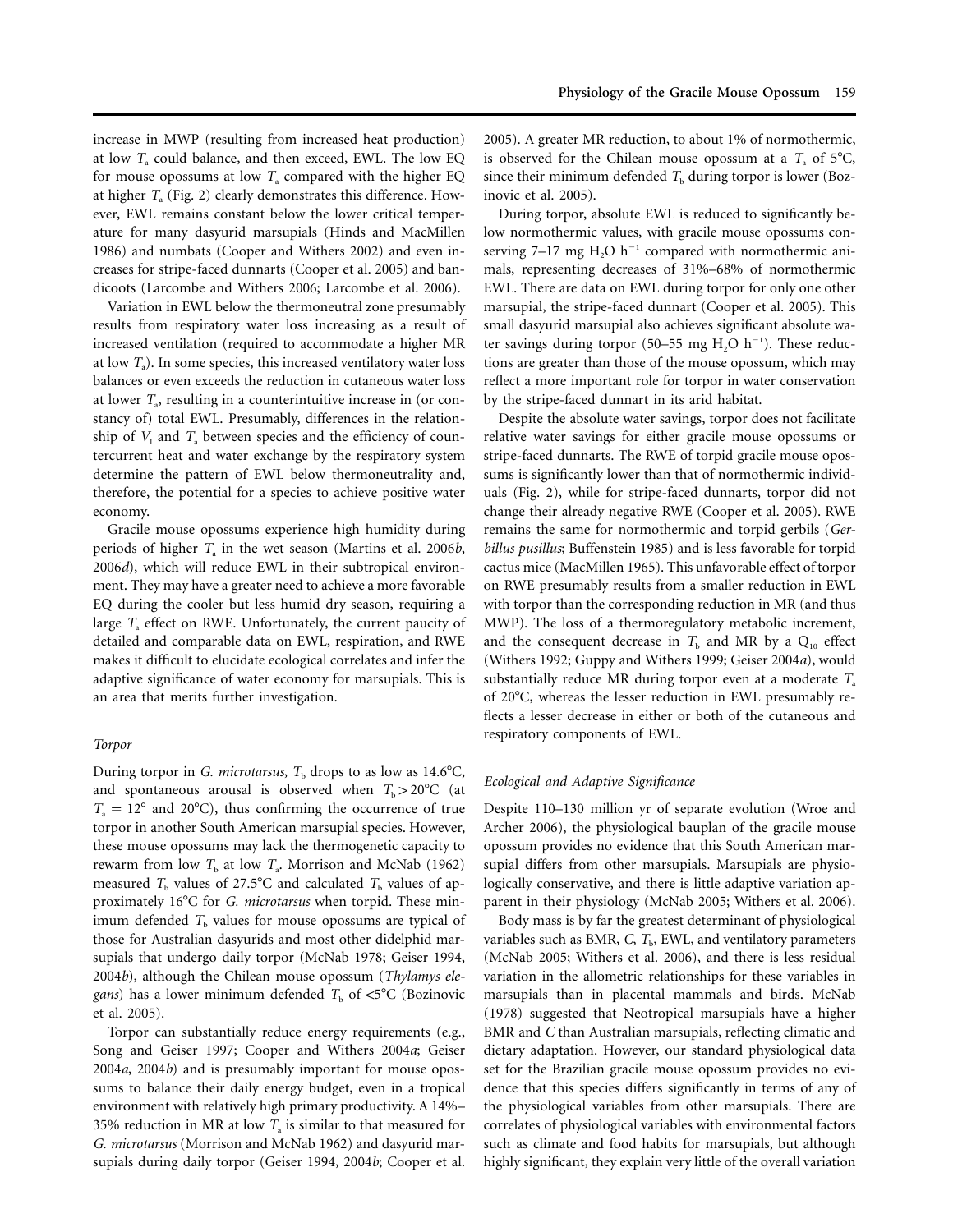in physiological traits (Withers et al. 2006). The various significant environmental correlates for marsupials are too subtle to result in a sufficient difference for a single species to be statistically different from other species (with the exception of the honey possum and marsupial mole; Withers et al. 2006). Thus, the general physiology of marsupials is sufficient to allow them to exploit a range of environmental and biological niches with only minimal adaptive change.

Marsupial physiology appears preadapted to a low-energy niche; on average, marsupials have low rates of standard energy metabolism compared with rates of placental mammals (Dawson and Hulbert 1969), and associated with these values of low MR are comparatively low  $T<sub>b</sub>$ , EWL, and  $V<sub>I</sub>$  (e.g., Dawson and Hulbert 1969; Cooper and Withers 2004*b*). McNab (1986, 2005) observed that many groups of placental mammals have BMR and  $T<sub>b</sub>$  as low as, or even lower than, those of marsupials, but there are no hypermetabolic marsupials, presumably a constraint of the phylogenetic history of this group. This apparent absence of hypermetabolic marsupials may explain the poor competitive record of marsupials with placentals. In Australia, the recent (within the last 4,000 yr) human-facilitated introduction of placental mammals (other than rodents and bats) has been implicated in the competitive and predative extinction of many Australian marsupial species (Lee and Cockburn 1985; Strahan 2002; Corbett 2006). However, South American marsupials have persisted despite a much longer association with placental mammals (about 60 million yr; Wroe and Archer 2006), but it has not been necessary for South American marsupials like the gracile mouse opossum to differ physiologically from Australian marsupials to persist in the face of competition/ predation from placentals. This may reflect marsupials' lowenergy insectivorous/omnivorous niche. It is interesting to note that those marsupials that have persisted in the Americas are generalist insectivores/omnivores that presumably are at no physiological disadvantage and may have MRs similar to those of placental species filling the same niche (McNab 1986, 2005).

Comparison of South American and Australian marsupials enables us to better understand the conservative pattern of ecological adaptation within this mammalian group. However, more complete and reliable physiological data, especially EWL and respiratory variables, are needed for South American marsupials in particular, to more comprehensively compare the physiology of Australian and South American marsupials and to elucidate any adaptive environmental factors.

#### **Acknowledgments**

We thank Denis Briani, Luiz Eduardo Alves, and Leonardo Trevelin for help with trapping. S. U. Neto and V. E. Molina provided access to Clube Nautico Araraquara and logistical support. We would also like to thank the two anonymous reviewers for their constructive comments on the manuscript. The Fundação de Amparo a Pesquisa do Estado de São Paulo (FAPESP; proc. 00/09968-8; A.P.C.-N.) and the Australian Research Council (ARC; DP0665044; C.E.C. and P.C.W.) provided financial support. Permits for scientific expeditions were issued by Conselho Nacional de Desenvolvimento Científico e Tecnológico (CNPq; proc. EXC 023/06-C), and authorization for catching animals was issued by Insitituo Brasileiro deo Meio Ambiente e Recursos Naturais Renováveis (IBAMA; 248/2006-CGFAU). A.P.C.-N. received an FAPESP scholarship while at the University of Western Australia and Curtin University. This article is contribution CEDD28-2008 of the Centre for Ecosystem Diversity and Dynamics, Curtin University of Technology.

#### **Literature Cited**

- Bozinovic F., J.L.P. Muñoz, D.E. Naya, and A.P. Cruz-Neto. 2007. Adjusting energy expenditures to energy supply: food availability regulates torpor use and organ size in the Chilean mouse opossum *Thylamys elegans*. J Comp Physiol B 177: 393–400.
- Bozinovic F., G. Ruiz, A. Cortes, and M. Rosenmann. 2005. Energetics, thermoregulation and torpor in the Chilean mouse opossum *Thylamys elegans* (Didelphidae). Rev Chil Hist Nat 78:199–206.
- Bozinovic F., G. Ruiz, and M. Rosenmann. 2004. Energetics and torpor of a South American "living fossil," the microbiotheriid *Dromiciops gliroides*. J Comp Physiol B 174:293– 297.
- Buffenstein R. 1985. The effect of starvation, food restriction, and water deprivation on thermoregulation and average daily metabolic rates in *Gerbillus pusillus*. Physiol Zool 58:320– 328.
- Chappell M.A. and T.J. Dawson. 1994. Ventilatory accommodation of changing oxygen consumption in dasyurid marsupials. Physiol Zool 67:418–437.
- Cooper C.E., B.M. McAllan, and F. Geiser. 2005. Effect of torpor on the water economy of an arid-zone marsupial, the stripefaced dunnart (*Sminthopsis macroura*). J Comp Physiol B 175:323–328.
- Cooper C.E. and P.C. Withers. 2002. The metabolic physiology of the numbat (*Myrmecobius fasciatus*). J Comp Physiol B 172:669–675.
- ———. 2004*a*. Patterns of body temperature variation and torpor in the numbat, *Myrmecobius fasciatus* (Marsupialia: Myrmecobiidae). J Therm Biol 29:277–284.
- ———. 2004*b*. Ventilatory physiology of the numbat (*Myrmecobius fasciatus*). J Comp Physiol B 174:107–111.
- ———. 2006. Numbats and aardwolves—how low is low? a re-affirmation of the need for statistical rigour in evaluating regression predictions. J Comp Physiol B 176:623–629.
- -. 2009. Effects of measurement duration on the determination of basal metabolic rate and evaporative water loss of small marsupials: how long is long enough? Physiol Biochem Zool (forthcoming).
- Corbett L. 2006. The Australian dingo. Pp. 745–753 in J.R. Merrick, M. Archer, G.M. Hickey, and M.S.Y. Lee, eds. Evolution and Biogeography of Australasian Vertebrates. Australian Scientific, Oatlands.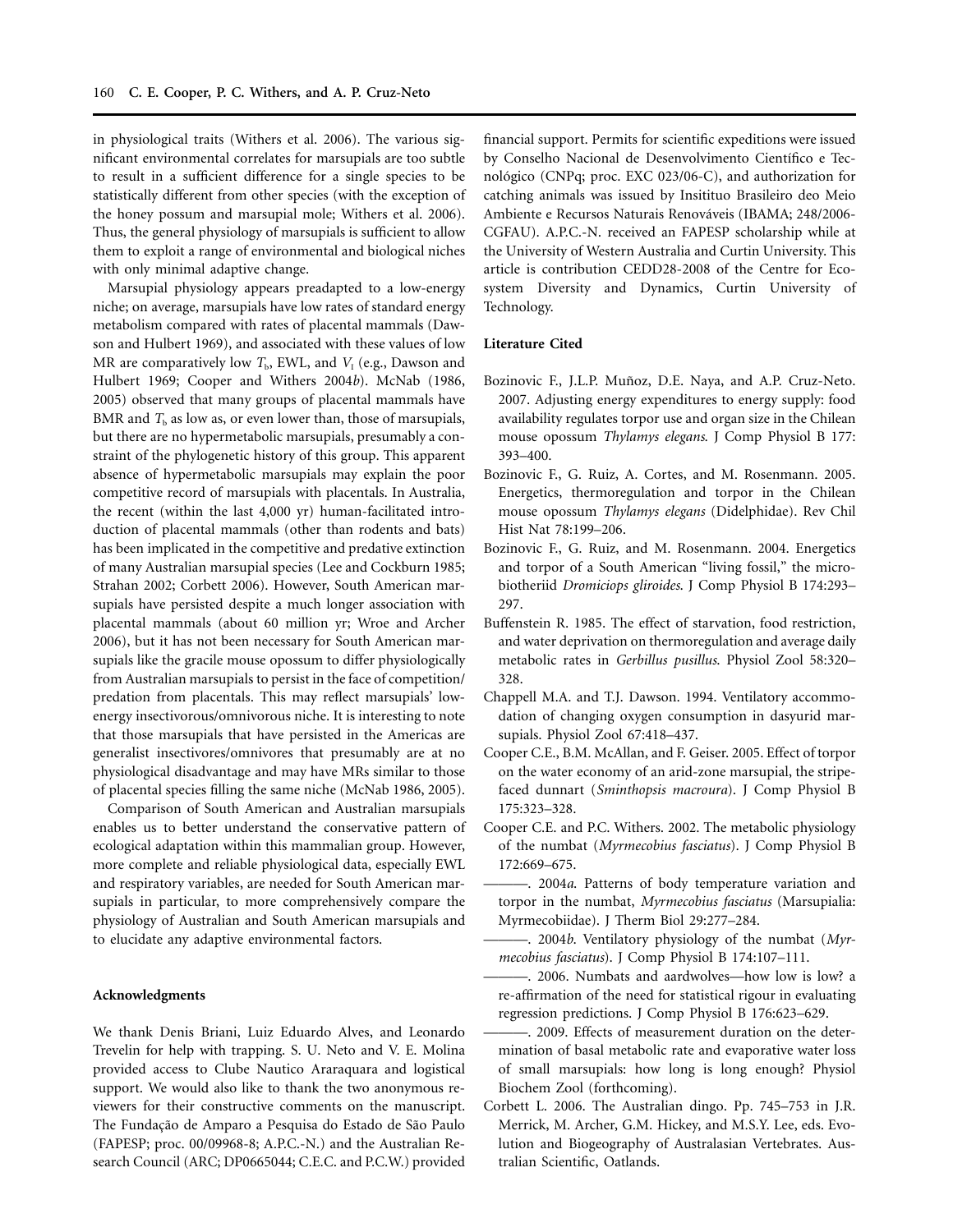- Costa L.P., Y.J.R. Leite, and J.L. Patton. 2003. Phylogeography and systematic notes on two species of gracile mouse opossums, genus *Gracilinanus* (Marsupialia: Didelphidae) from Brazil. Proc Biol Soc Wash 116:275–292.
- Dawson T.J. and A.J. Hulbert. 1969. Standard energy metabolism of marsupials. Nature 221:383.
- Dawson T.J., A.J. Munn, C.E. Blaney, A. Krockenberger, and S.K. Maloney. 2000. Ventilatory accommodation of oxygen demand and respiratory water loss in kangaroos from mesic and arid environments, the eastern grey kangaroo (*Macropus giganteus*) and the red kangaroo (*Macropus rufus*). Physiol Biochem Zool 73:382–388.
- Dawson T.J. and J.M. Olson. 1988. Thermogenic capacities of the opossum *Monodelphis domestica* when warm and cold acclimated: similarities between American and Australian marsupials. Comp Biochem Physiol 89A:85–91.
- Eisenberg J.F. and K.H. Redford. 1999. Mammals of the Neotropics: The Central Neotropics. Vol. 3. Ecuador, Bolivia, Peru, Brazil. University of Chicago Press, Chicago.
- Emmons L.H. and F. Feer. 1997. Neotropical Rainforest Mammals: A Field Guide. 2nd ed. University of Chicago Press, Chicago.
- Gardner A.L. and G.K. Creighton. 1989. A new generic name for Tate's (1933) *microtarsus* group of South American mouse opossums (Marsupialia: Didelphidae). Proc Biol Soc Wash 102:3–7.
- Geiser F. 1994. Hibernation and daily torpor in marsupials: a review. Aust J Zool 42:1–16.
- ———. 2004*a*. Metabolic rate and body temperature regulation during hibernation and daily torpor. Annu Rev Physiol 66: 239–274.
- ———. 2004*b*. The role of torpor in the life of Australia arid zone mammals. Aust Mamm 26:125–134.
- Guppy M. and P.C. Withers. 1999. Metabolic depression in animals: physiological perspectives and biochemical generalizations. Biol Rev 74:1–40.
- Hallam J.F. and T.J. Dawson. 1993. The pattern of respiration with increasing metabolism in a small dasyurid marsupial. Respir Physiol 93:305–314.
- Hayes J.P. and J.S. Shonkwiler. 2006. Allometry, antilog transformations, and the perils of prediction on the original scale. Physiol Biochem Zool 79:665–674.
- ———. 2007. Erratum: allometry, antilog transformations, and the perils of prediction on the original scale. Physiol Biochem Zool 80:556.
- Hinds D.S. and R.E. MacMillen. 1986. Scaling of evaporative water loss in marsupials. Physiol Zool 59:1–9.
- Hudson J.W. 1962. The role of water in the biology of the antelope ground squirrel *Citellus leucurus*. Univ Calif Publ Zool 64:1–56.
- Koteja P. 1996. Measuring energy metabolism with open-flow respirometric systems: which design to choose? Funct Ecol 10:675–677.
- Larcombe A.N. 2002. Effects of temperature on metabolism, ventilation, and oxygen extraction in the southern brown

bandicoot *Isoodon obesulus* (Marsupialia: Peramelidae). Physiol Biochem Zool 75:405–411.

- Larcombe A.N. and P.C. Withers. 2006. Thermoregulatory, metabolic and ventilatory physiology of the western barred bandicoot (*Perameles bougainville bougainville*) in summer and winter. Aust J Zool 54:5–21.
- Larcombe A.N., P.C. Withers, and S.C. Nicol. 2006. Thermoregulatory, metabolic and ventilatory physiology of the eastern barred bandicoot (*Perameles gunnii*). Aust J Zool 54:9– 14.
- Lasiewski R.C., A.L. Acosta, and M.H. Bernstein. 1966. Evaporative water loss in birds. I. Characteristics of the open flow method determination, and their relation to estimates of thermoregulatory ability. Comp Biochem Physiol 19:445– 457.
- Lee A.K. and A. Cockburn. 1985. Evolutionary Ecology of Marsupials. Cambridge University Press, Cambridge.
- Malan A. 1973. Ventilation measured by body plethysmography in hibernating mammals and in poikilotherms. Respir Physiol 17:32–44.
- MacMillen R.E. 1965. Aestivation in the cactus mouse *Peromyscus eremicus*. Comp Biochem Physiol 16:227–248.
- ———. 1990. Water economy of granivorous birds: a predictive model. Condor 92:379–392.
- MacMillen R.E. and R.V. Baudinette. 1993. Water economy of granivorous birds: Australian parrots. Funct Ecol 7:704–712.
- MacMillen R.E. and D.S. Hinds. 1983. Water regulatory efficiency in heteromyid rodents: a model and its application. Ecology 64:152–164.
- Martins E.G. and V. Bonato. 2004. On the diet of *Gracilinanus microtarsus* (Marsupialia, Didelphidae) in an Atlantic rainforest fragment in southeastern Brazil. Mamm Biol 69:58– 60.
- Martins E.G., V. Bonato, C.Q. da-Silva, and S.F. Reis. 2006*a*. Partial semelparity in the Neotropical didelphid marsupial *Gracilinanus microtarsus*. J Mammal 87:915–920.
- ———. 2006*b*. Seasonality in reproduction, age structure and density of the gracile mouse opossum *Graclinanus microtarsus* (Marsupialia: Didelphidae) in a Brazilian cerrado. J Trop Ecol 22:461–468.
- Martins E.G., V. Bonato, H.P. Pinheiro, and S.F. Reis. 2006*c*. Diet of the gracile mouse opossum (*Gracilinanus microtarsus*) (Didelphimorphia: Didelphidae) in a Brazilian cerrado: patterns of food consumption and intrapopulation variation. J Zool (Lond) 269:21–28.
- -. 2006d. Variation in the food-niche width of *Gracilinanus microtarsus* (Didelphimorphia: Didelphidae) in a cerrado remnant in southeastern Brazil. Mamm Biol 71:304– 308.
- McNab B.K. 1986. Food habits, energetics, and the reproduction of marsupials. J Zool (Lond) 208:595–614.
- -. 1978. The comparative energetics of Neotropical marsupials. J Comp Physiol 125:115–128.
- ———. 2005. Uniformity in the basal metabolic rate of marsupials: its causes and consequences. Rev Chil Hist Nat 78: 183–198.